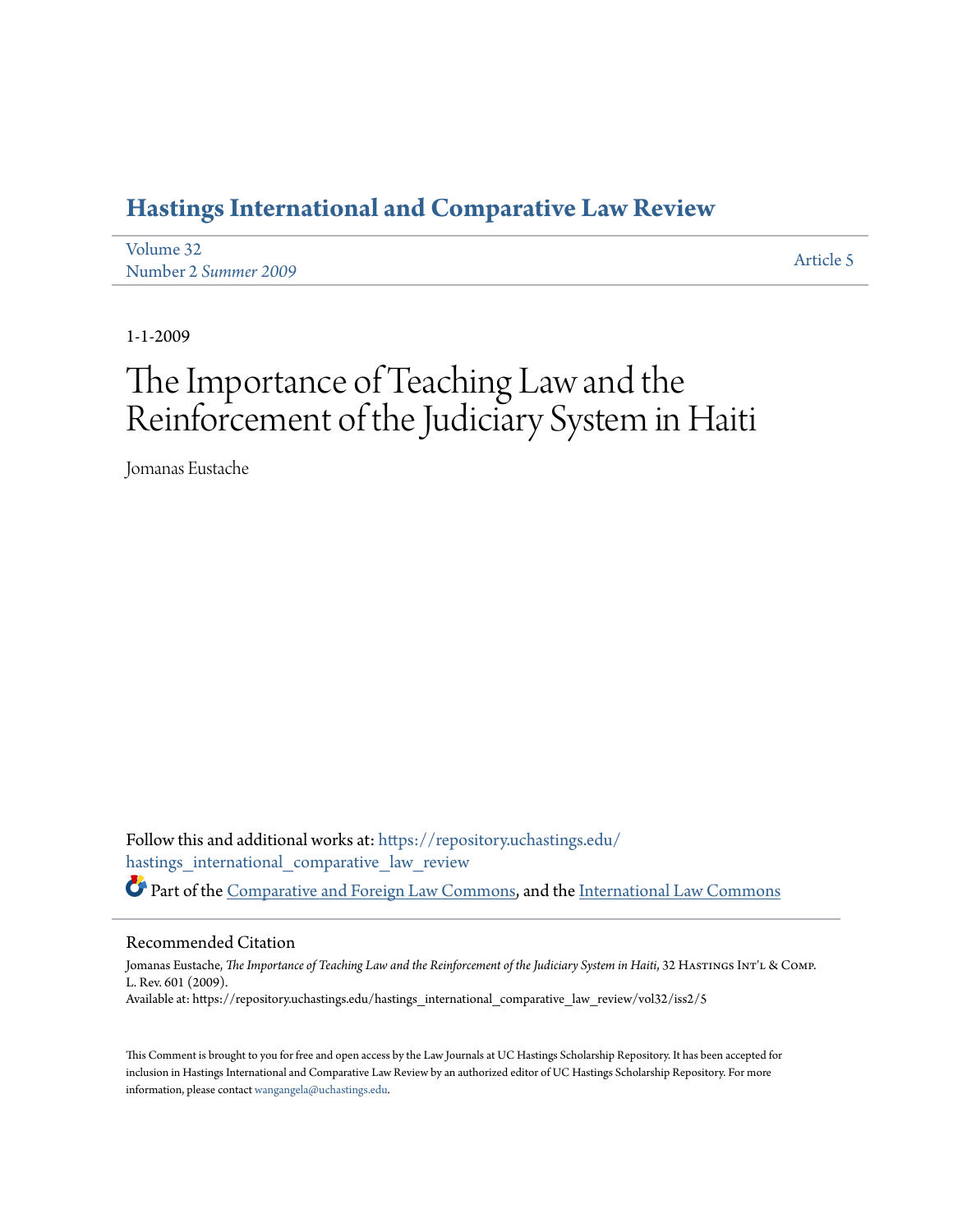# **The Importance of Teaching Law and the Reinforcement of the Judiciary System in Haitit**

**By** DR. JOMANAS **EUSTACHE\***

#### **I. Introduction**

In a joint effort to better help understand the situation of law and justice in Haiti and consider how to eradicate the ugly plague of impunity in Haiti, the organizers of this symposium have asked me to reflect on the inseparable binome "Law and Justice." Those who are familiar with the École Supérieure Catholique de Droit de Jérémie ("ESCDROJ") know the importance of those two concepts. There is an essential connection between Law and Justice. Consequently, the absence or weakness of either can lead to impunity and finally to a lack of peace in society; as stated **by** Pope Pius **XII's** motto: *Opus Justitiae Pax (Peace is the Work of Justice).* Unfortunately, some behavior, misconduct, or practices, are mainly facilitated **by** the malfunction of the judiciary system. Alas, these behaviors are all too frequent in Haiti, for example, preventive detention beyond constitutional or legal limits and the plague of corruption in almost all State sectors.

*t* Delivered at Symposium, Justice in Haiti: Accountability and Reparations, Hosted **by** the Hastings-to-Haiti Partnership, San Francisco, California (Oct. **23, 2008).**

<sup>\*</sup> Dean of École Supérieure Catholique de Droit de Jérémie. I would like to express my thanks and gratitude to the deans, professors, students, and personnel of **U.C.** Hastings College of the Law. In particular, **I** would like to thank Professors Richard Boswell, Karen Musalo and those involved in the "Hastings-to-Haiti Partnership" for their warm support, faithful commitment, and strong solidarity with ESCDROJ in order to help establish a rule of law and consequently a better administration of the judicial system in Haiti particularly in the most beautiful and attractive region of Jérémie. To paraphrase the Greek philosopher Pythagoras: *May no one come here, unless he or she wants to promote the cause of Law and Justice!*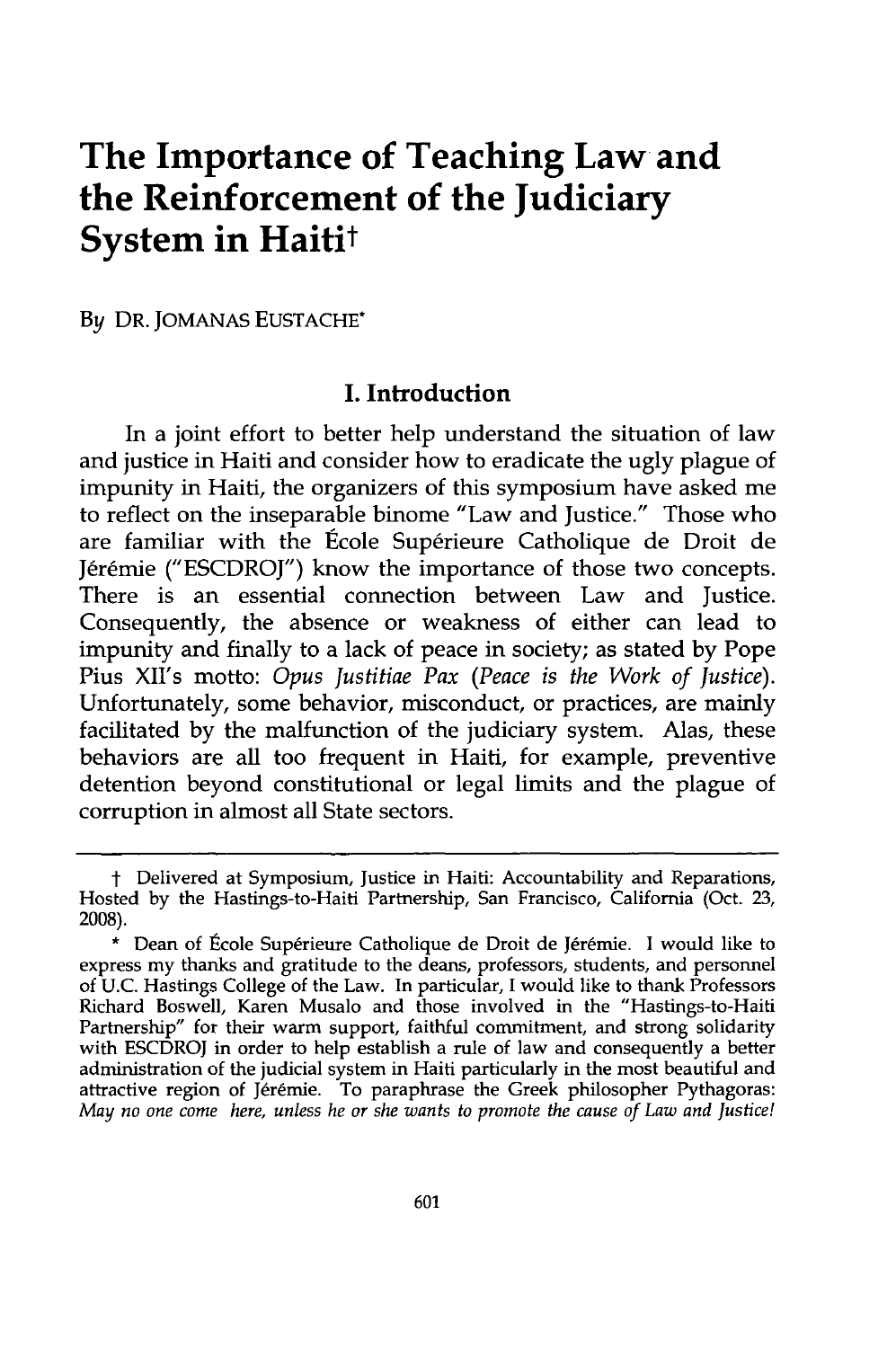During this symposium, I would like to highlight the urgency of the situation and the need for all interested sectors and individuals to act swiftly, legally, and with firmness to ensure and strengthen the basis of the rule of law and the judicial system in Haiti. The result would be the demolition of the foundations of impunity in Haiti. As a preliminary matter, a brief overview of Haitian history is essential to a better understanding of its current situation.

#### **II. Brief Historical Overview of Haiti**

*Cujus regio, eius ius. Law is never divorced from the community which it serves.*

Given the inseparable relationship between law and the place where it comes into existence, it is very important to understand the history of the well known stormy or turbulent State called Haiti. Here, this is even more pressing because the most serious problems currently facing Haiti's administration and distribution of justice are rooted in the nation's complex political history.

Haiti - this little, poor, Caribbean country situated some dozen miles off the shores of Miami and recently hit by four devastating and merciless hurricanes - is the first black country in the new world to become independent. In 1804, after having fought its French masters for many years, Haiti broke free from the yoke of slavery. It is the second country in the Americas to become independent, after the United States. However, the time and way of birth of the Haitian State necessarily impacted its growth and maybe even its destiny.

Having not known another model of legal system and deprived of the necessary human resources to construct its own legal and judicial systems, Haiti's founding fathers inevitably adopted the French model of law commonly referred to as "The Napoleonic Code." This being said, we can easily give two interpretations to the Latin expression *"Cujus regio et eius ius."* First, this can be taken either as an observation or affirmation of a truth: *Each country gives birth to its own set of laws.* In the alternative, this may be understood as a mandate or an obligation: *Each country must have its own kind of laws.* Unfortunately and surprisingly, neither of the two interpretations has been justified in Haiti's 204 years of independence.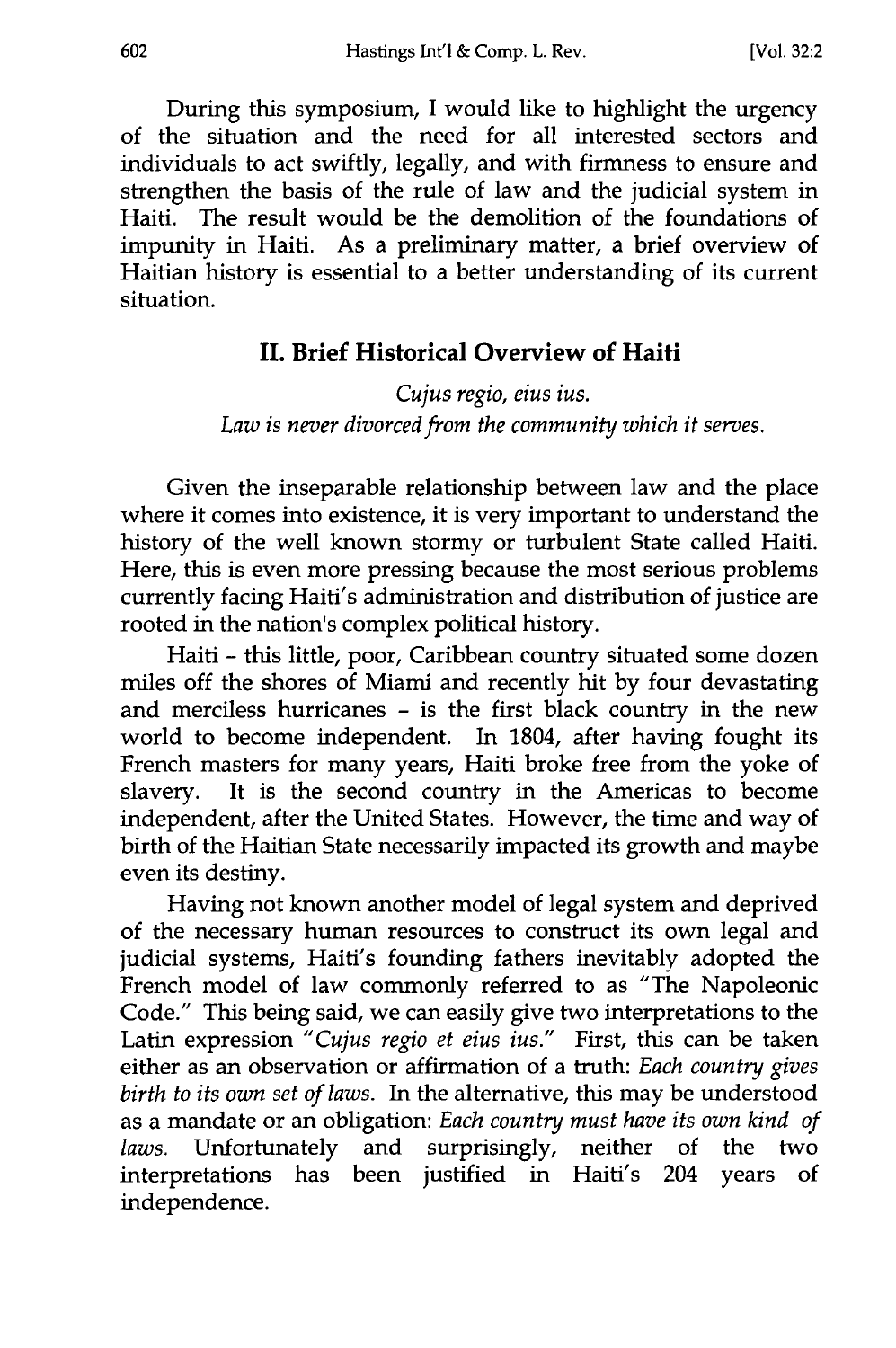A few decades ago, the country experienced a revolutionary era, passing from dictatorship to a state of democratization. However, despite the adoption of a new, democratic Constitution in 1987, Haiti has endured some serious social and political problems. Since democratization and economic reform were initiated during the government of former President Aristide, the importance of a fair and effective justice system to the realization of participatory democracy has been acknowledged. However, currently the Haitian population is dealing with a volatile and unstable economy and is still facing pervasive violations of fundamental human rights. As a result, the development of a system of law and distribution of justice has been seriously handicaped.

#### **III. Importance of Law and Justice in a Society**

*La justice eleve une nation. Justice elevates a nation.*

We all know that law and justice are rightly considered the most imortant basis for the advancement and prosperity of society. Thus, to better understand the link between those two concepts, one must examine what they really mean.

#### *A. The Concept of Law*

The concept of law may encompass at least three fundamental meanings. First, law may be "natural law," or in other words, what is "just" or that which corresponds to justice *Uus autem est dictum, quia iustum est).l* This first concept may also include law that protects what is mine or what is due *Uus suum cuique tribuendum).2* Second, law may designate the subjective rights that derive from the *objective law.* The objective law is the set of rules that regulate the conduct of individuals whereas subjective rights are the capacity to obtain, own, to do or not do, to act or not in a certain way, to require or oblige someone to do or refrain from doing something. In other words, the subjective law is a privilege conferred upon an individual, which allows him to enjoy something as his own or to

**<sup>1.</sup> ISIDORE OF SEVILLE, ETYMOLOGIAE, V, 3; PL, LXXXII, (199 in Pizzorni** Reginaldo, Filosofia del diritto, Pontificia Universita' Lateranense, Citta' Nuova Editrice, Roma **1982,** P.20).

<sup>2.</sup> Dig. **1.1.10** (Ulpian, Libro Primo regularum).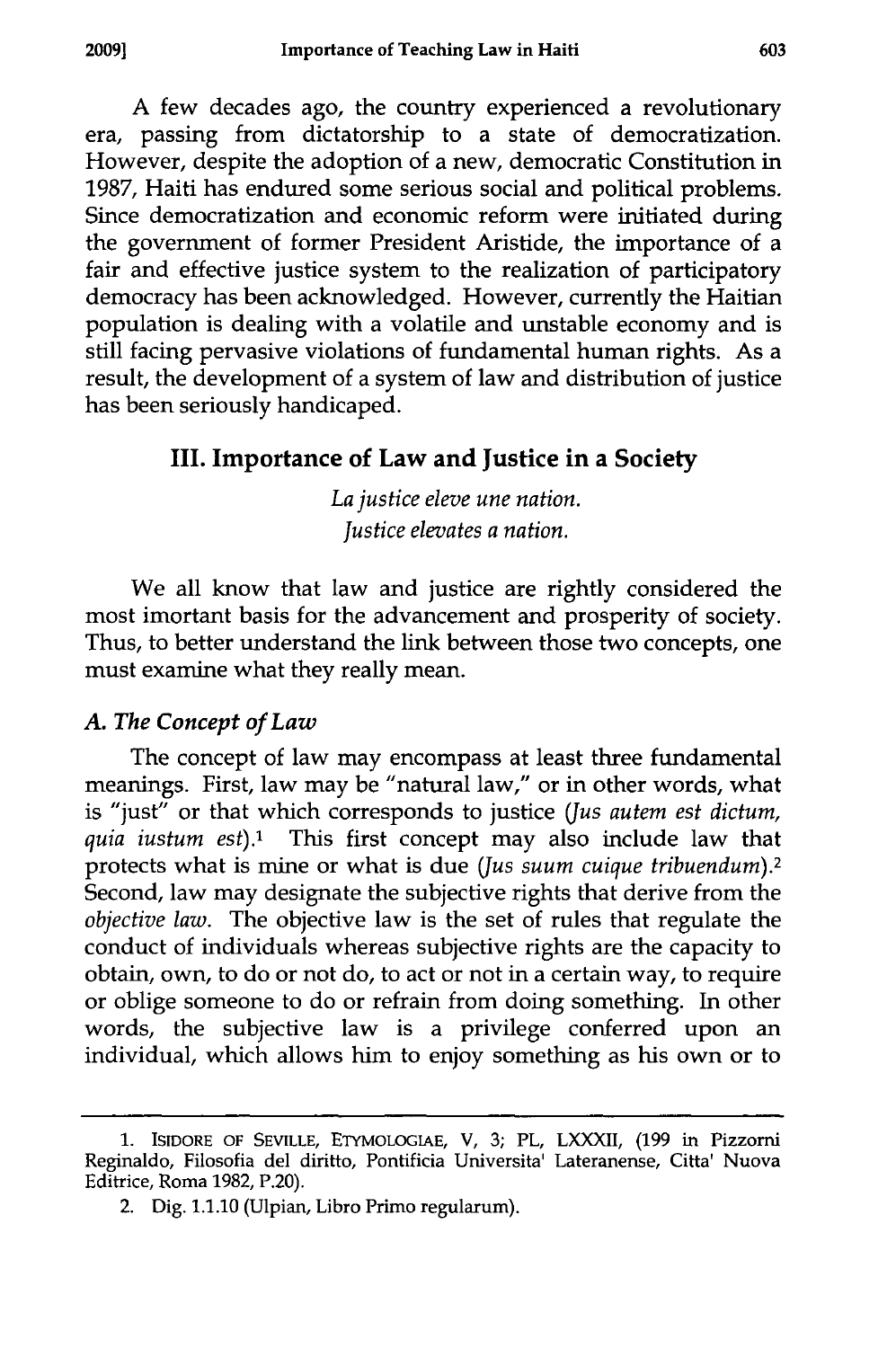claim a benefit from someone. Finally, law may derive from the norm that establishes what is just. Law implements this norm in the form of a rule approved by the public authority, which is therefore civilly and legally mandatory. Law is then the result, or better, the set of those rules.

Dante Alighieri gives a splendid definition of law: "Jus est realis et personalis hominis ad hominem proportio, quae servata societatem servat, corrupta corrumpit.. ." (law is a relation between things and persons that is expressed in the relation between one individual with another individual, which if protected, protects the society, otherwise it will cause society's ruin).<sup>3</sup> This definition is based upon the evidence of the necessary equal relationship between an individual and his fellow man. All forms of social life depend upon this relationship. If this relationship is respected, society will be strong and stable; otherwise, it will collapse.<sup>4</sup> As a result, Professor Reginado Pizzorni rightly states:

The first foundation of an authentic social, economic, juridical and political order is the recognition of the fact the individual is the focal point, with his intelligence, freedom, personality and rights. Therefore, the central place it takes in social life. The individual is found and must be found at the bottom, at the center and the summit of the law's edifice. And because, it is profoundly human and universally present, law requires to be taken into great and responsible consideration.5

Now what about the concept of justice which is law's Siamese twin?

#### *B. The Concept of Justice*

According to Celsus, justice is the "art of the good and the equitable" *(ars boni et aequi).6* And for Ulpian, one of the most famous roman jurists, it is the constant and perpetual will to give to each one his or her due *(constans et perpetua voluntas suum* omni

<sup>3.</sup> Dante Alighieri, De Monarchia **11.5** (author translation); *see also* Pizzorni, *infra* note 5, at 24.

<sup>4.</sup> Adolfo Longhitano, *II diritto nella realita ecclesiale, in* IL DIRrrro NEL MISTERO DELLA CHIESA 97 (Pontificia Universita Lateranense, 2d ed. 1988).

**<sup>5.</sup>** REGINALDO M. PIZZORNI, IL DIRITTO NATURAL DALE ORIGINI A **S.** TOMMASO D'AQUINO: SAGGIO STORICO-CRITICO (Natural Law from Its Origins to St. Thomas Aquinas) 5 (Pontificia universita lateranense, 1985) (Italy) (author translation).

<sup>6.</sup> Dig.1.1.1.1 (Ulpian, Libro Primo Institutionum).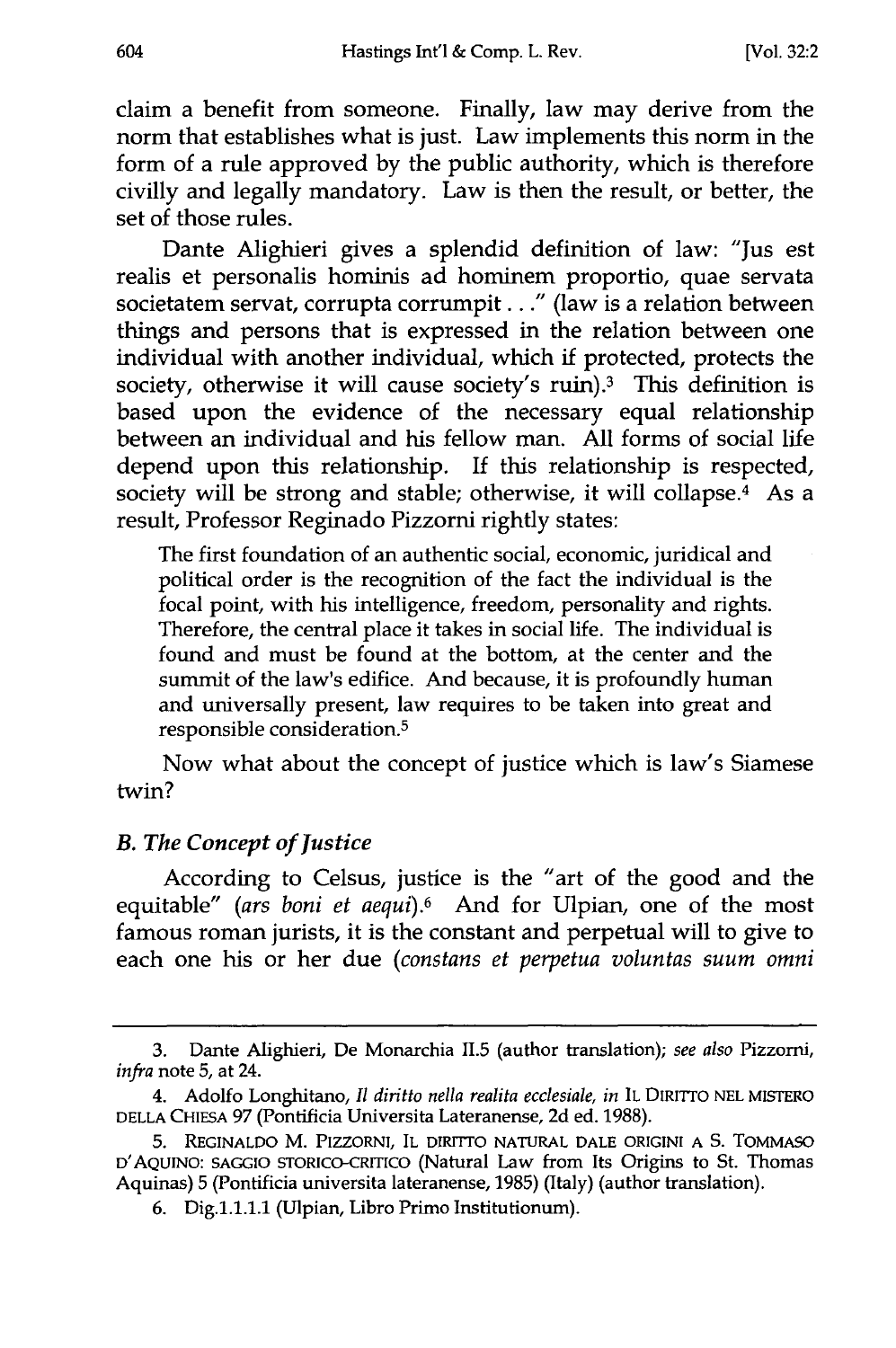*quique trbuendi).7* Therefore, he says, the precepts of justice are: *Honeste vivere (live honestly); Neminem laedere ou Alterum non laedere (do not harm or prejudice anyone); suum quique tribuere (give back to each one his due).8* As well said **by** Professors Salas and Rico,

the significance of the justice sector lies in its basic role as a guarantor of rights and arbiter of conflicts among citizens and between the public and the State. Central to this mediating role is the criminal justice system since it addresses the most serious individual and social conflicts. Ultimately, the state of criminal justice in any country is a key indicator of how a society protects its citizens and the community as a whole from actions which threaten their peace, safety and human rights.<sup>9</sup>

The opposite of justice is impunity. Impunity means total absence of punishment. In other words, impunity is the possibility of acting contrary to the law without the threat of sanction. Sanction refers to the punishment decided **by** the legislator. **A** brief consideration of the two concepts justice and impunity highlights their opposite nature and the fact that the presence of one necessarily implies the absence of the other. In this way they are essentially contradictories.

The fair distribution of justice is tantamount to a war against impunity. Impunity is in effect a sabotage of the main pillars of the State. Thus the slogan becomes: "Who loves justice fights impunity." Justice is a universal value shared **by** all people, nations, races, and cultures. It is a constitutive element of any authentic democracy. That is why, in **1995,** His Excellency Bishop Willy Romelus and **I** decided to found an institution that could better help realize the great dream of Law, Justice and Peace for Haiti.

**<sup>7.</sup>** Dig.1.1.10 (Ulpian, Libro Primo Regularum).

**<sup>8.</sup>** Dig.1.1.10.1 (Ulpian, Libro Primo Regularum)

**<sup>9.</sup>** LuIs SALAS **& JOSE** M. Rico, ADMINISTRATION OF JUSTICE **IN** LATIN AMERICA: **A** PRIMER **ON THE** CRIMINAL JusTICE SYSTEM **9** (Centro para la Administracion de Justicia [Center for the Administration of Justice], Fla. Int'l Univ., **1993).**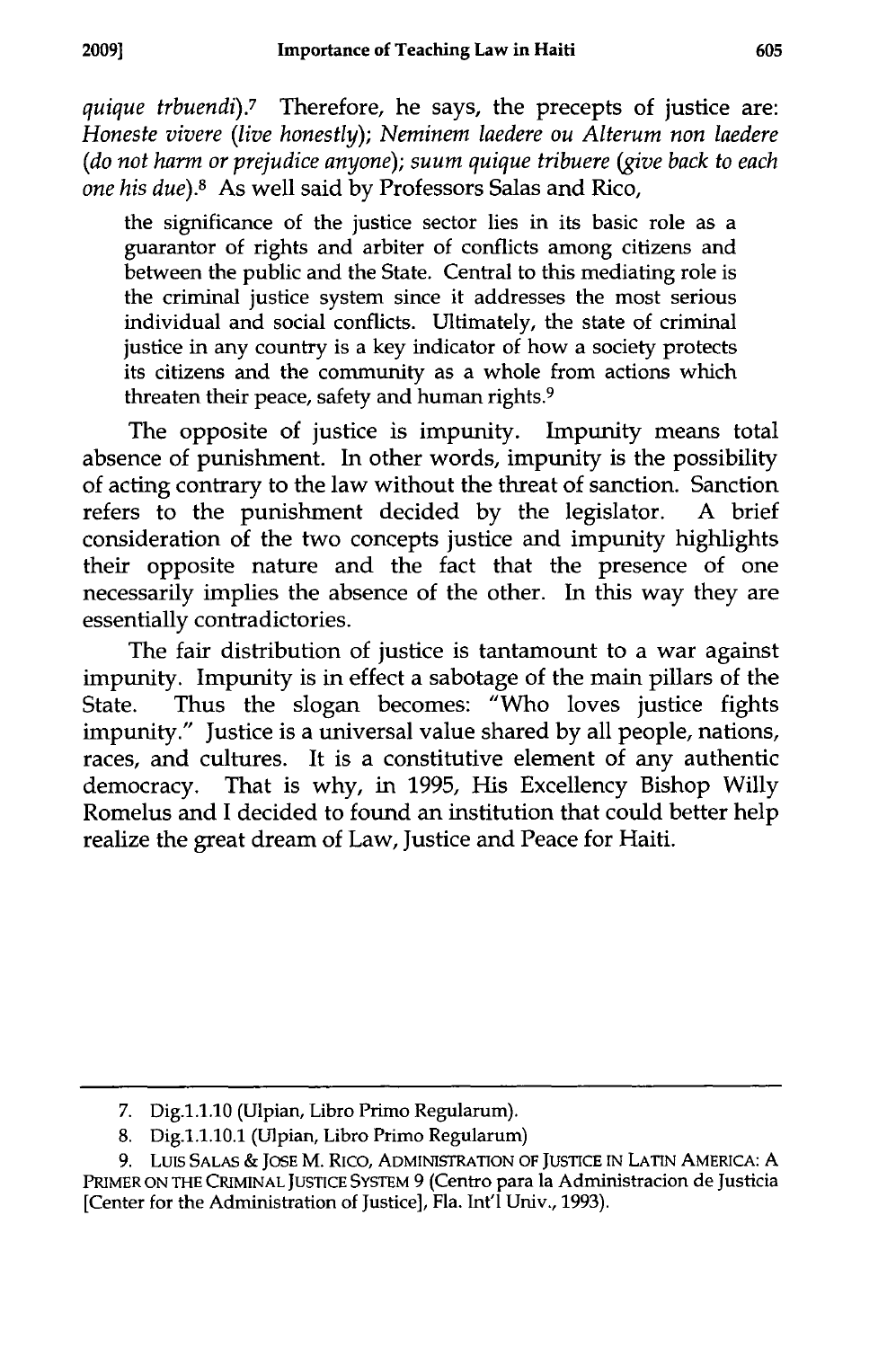## **III. The Teaching of Law in Haiti Through "ESCDROJ"**

*Jus propter Justitiam. Law on account of Justice.*

The sad and deadly period of the "coup d'Etat" from 1991-1994 reinforced the urgency of implementing our vision for a truly democratic country in the devastated and polarized Haiti. Bishop Romelus and I thus took the necessary steps to create the ESCDROJ. The ESCDROJ was created to help build a society where the rule of law can be enforced, where justice may flourish, and where peace may be enjoyed. We envisioned our law school as a place for those who want to become servants of law and justice, regardless of religion, gender, social, economic or political backgrounds.

Since its inception, the ESCDROJ has aimed to prepare and build a new generation of lawyers and jurists. These lawyers are: firstly, aware of the importance of law, the necessity of a functioning legal system, and the primacy of the individual; and secondly, willing to stay and work in Haiti despite the dire social and political conditions. Moreover, the school wants to instill in its members the strength to apply or to enforce the rule of law, the passion for justice and the constant search for peace. Thus, *"Semper aequitatem quaerere" (Always seek equilibrium)* was adopted as a corollary to our motto, *"Jus propter Justitiam."*

Another impetus for ESCDROJ's establishment was the belief that without the rule of law, justice could not prevail. If law exists, then people will seek justice through the legal system instead of taking it upon themselves as individuals or falling into the ugly revenge circle. Since 1999, ESCDROJ has provided lawyers, students, and community members with an understanding of justice that was previously absent. Some graduates have become prosecutors, judges and lawyers. Others work as police officers and public officials to protect citizens' rights and to uphold the laws. Still others work through the electoral commission to ensure democracy. Most important, however, are teachers and professors who educate future generations about their rights and responsibilities as citizens under the law.

In the near future, ESCDROJ hopes to start a law clinic in order to provide both clinical training for our students and assistance to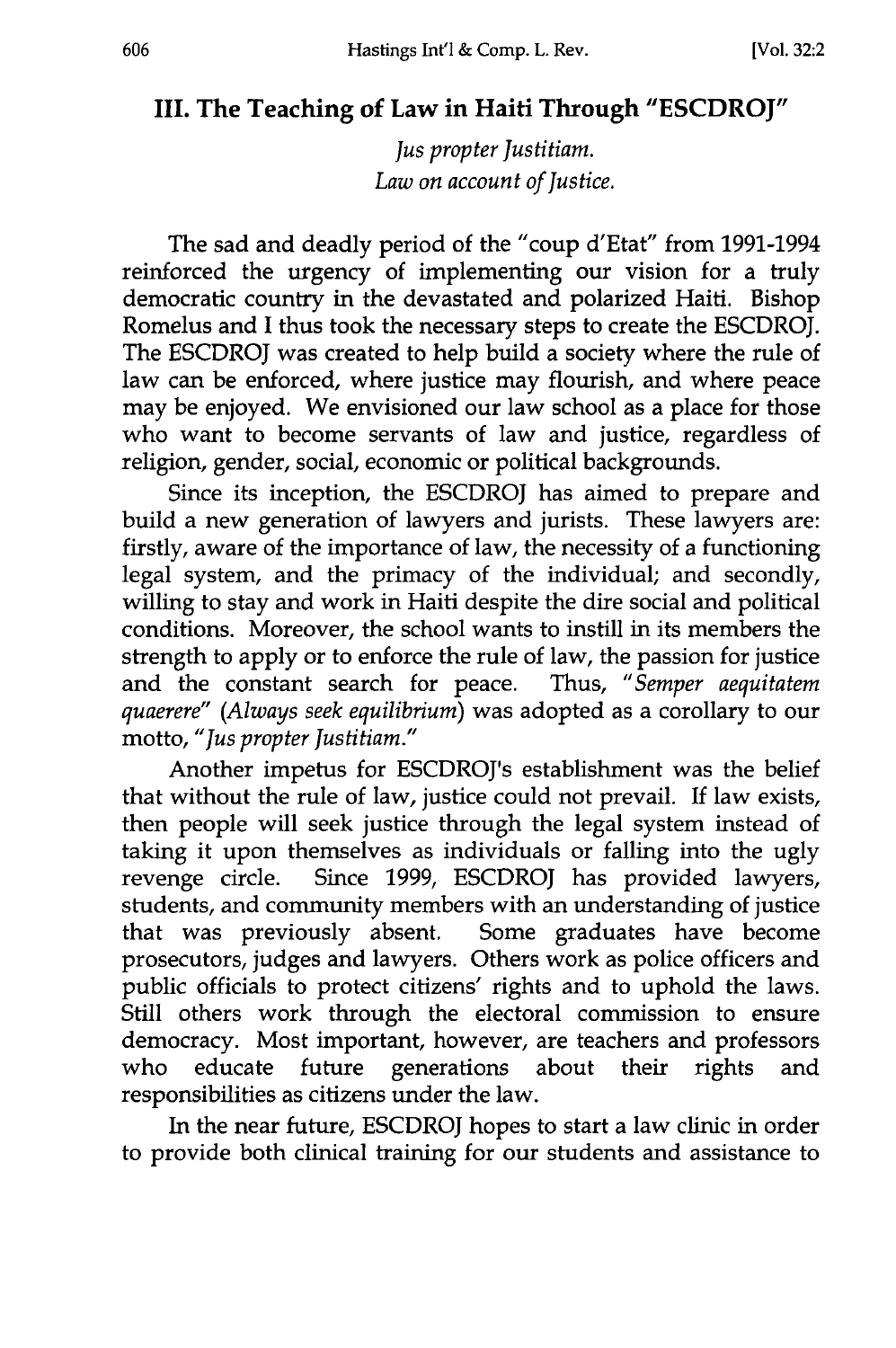those in our community and who need representation. Currently, after passing a pre-memoir<sup>10</sup> at the completion of their second year, students may represent individuals before the local court. However, by having a clinic, we could more effectively train our students in a manner that combines advocacy with a strong commitment to serve those who cannot afford justice. Students would then have the necessary tools to sharpen their legal advocacy skills. The need is great because these kinds of clinical training opportunities do not currently exist in Haiti.

Secondly, people who cannot afford representation would come to the clinic because ESCDROJ has a strong reputation for commitment and a tradition of producing honest and hardworking judges, lawyers, and legal advocates. Currently, Haitians have very little trust in the judicial system because it is plagued by pervasive problems. For example, people often witness cases where the justice system has failed to hold individuals accountable for their actions or where the protection of rights depended solely on an individual's ability to pay. Through the proposed clinic, a renewed sense of trust and faith in Haiti's legal system would dispel the current doubt and disbelief that plagues the country. Relationships would be established and victims given a voice on both the national and international level. Now is the time to reach even further into the community and give voice to everyone.

## IV. The Judiciary System in Haiti

Edouardo A. Gamarra,<sup>11</sup> in his studies on the Bolivian system of justice, noted the numerous and serious challenges of institutionalizing democratic procedures. These are nowhere more evident than in the system of administration and distribution of justice in Haiti. Since the transition to democracy, the judicial sector has faced many problems common to a nation emerging from years of dictatorship. Though it will not be possible to discuss all the problems of the Haitian judicial system, at least a few of them are worthy of note here.

<sup>10.</sup> A pre-memoir is similar to a small thesis. It helps the student to be better prepared to write their final thesis, "Le Memoire de sortie," at the end of his or her fourth year.

<sup>11.</sup> Eduardo A. Gamarra, THE SYSTEM OF JUSTICE IN BOLIVIA: **AN** INSTITUTIONAL ANALYSIS (Center for the Administration of Justice, Florida International University 1991), http://caj.fiu.edu/caj/monographs/bol-mono.doc.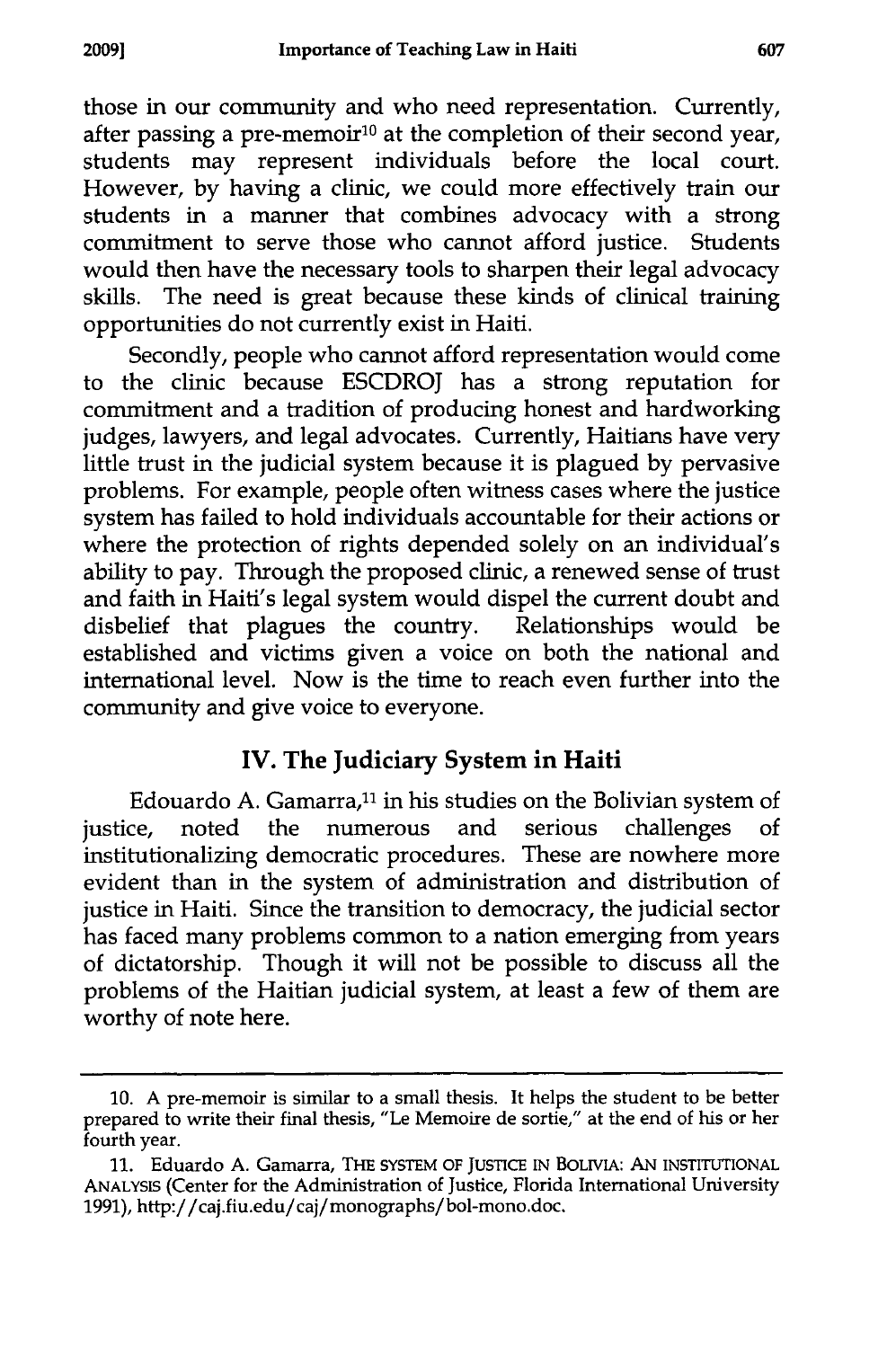First, the problems facing the administration of justice in Haiti cannot be isolated from the overall political, social and economic obstacles. The effect of the difficult economic situation in this impoverished country cannot be underestimated, particularly with regard to how justice is dispensed. However, political problems appear to be the most serious obstacle to the consolidation of a fair and equitable judicial sector. As many other countries in Latin America, the judiciary is prone to politization and assaults by other institutions. In addition, for political reasons, reforms in the justice system have been contemplated but never implemented.

Secondly, Latin American justice systems are often found to lack independence. Several factors have been identified as contributing to this: (1) a tradition of Executive supremacy; (2) political instability; (3) the civil law tradition which emphasizes a bureaucratic role for the judge in application of the laws; (4) the complexity and formalism of the system; (5) lack of political base which supports and/or to whom the system is accountable; and (6) the procedures for the selection, promotion and discipline of judges.12

Haiti is no exception to this trend. For example, the provision of the Haitian Constitution regarding the judicial branch is ineffective and impractical. Despite the constitutional separation of powers, which recognizes the Haitian judiciary system as an autonomous and independent branch of government, the judiciary has been subordinated to the other branches, especially the executive. In addition there has been great interference in the selection and tenure of judges. As a result, the development of an independent and professional judiciary has been extremely slow. Haiti needs to establish and implement norms and procedures for the selection, promotion, remuneration and removal of judges. Moreover, lengthy judicial terms and guarantees that judges will not be removed during their terms are fundamental to ensure judicial stability and independence. That would be a major step toward an independent and professional judiciary.

Third, the judicial system in Haiti suffers from a lack of accessibility. Accessibility refers to the right to seek redress of legal rights or settle a dispute via the courts. This principle turns on a series of factors: (1) public knowledge of the law; (2) public

<sup>12.</sup> *Id.* at 44.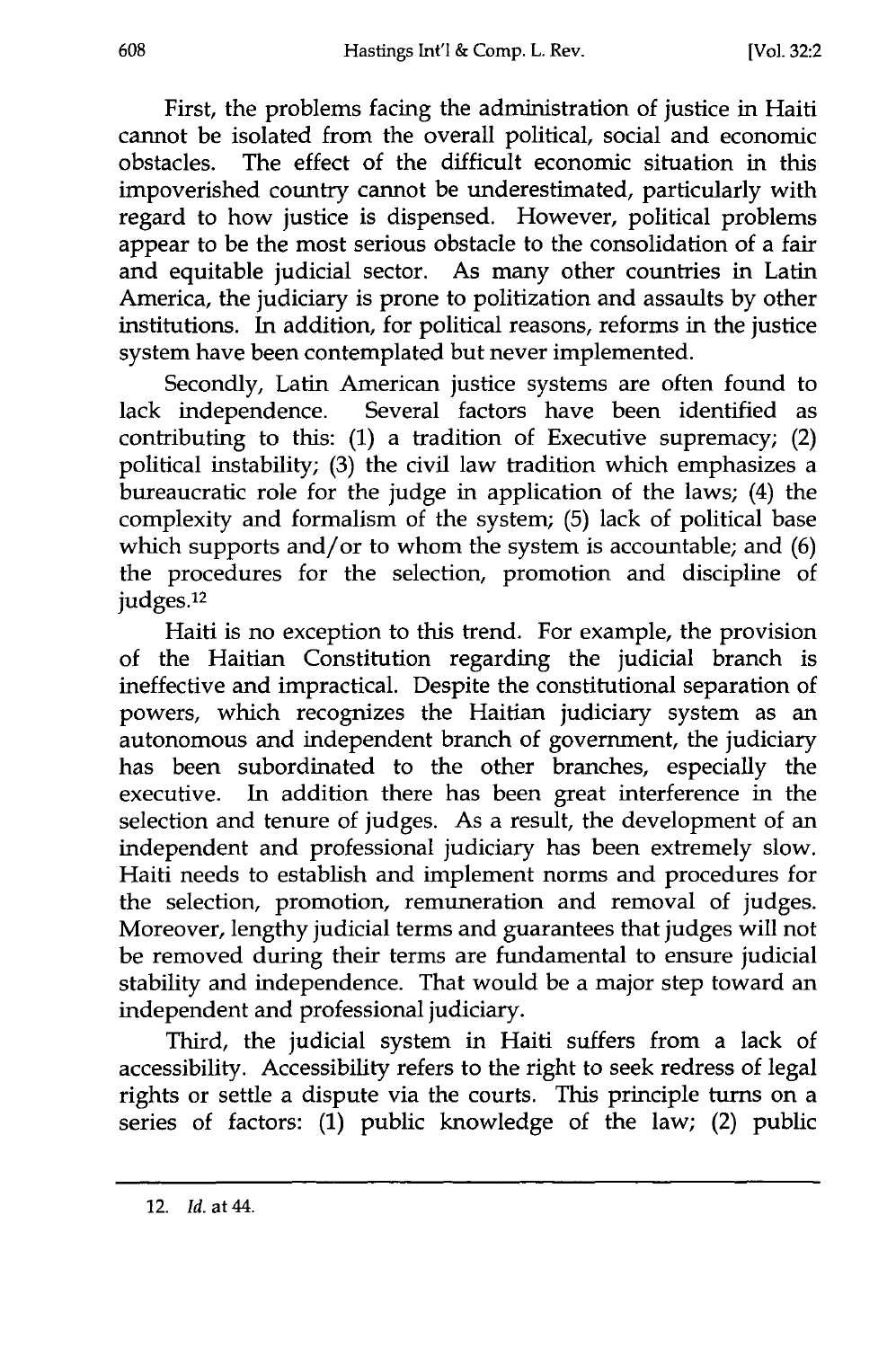confidence; (3) costs; (4) location and number of courts; and (5) corruption. In Haiti the first condition for accessibility is not met because public information about civil or criminal rights is unavailable. Given the complexity of the legal system, it is safe to assume that popular knowledge of legal rights is limited. The scarcity of free legal services for lower income groups contributes greatly to the lack of legal knowledge. While the right to counsel is afforded to all citizens, court appointed counsel is generally only provided after the pretrial investigation is completed. In short, defendants are denied the right to legal advice during the most critical period of the proceedings.

Another factor that affects accessibility is the confidence the public has in the judicial system; citizens seldom avail themselves of a system they distrust. Trust is the product of the perceived impartiality of the system and the equality with which it treats users. Regrettably, in Haiti the administration of justice favors those who can afford the system and discriminates against those who are least able to pay. This unfairness is aggravated by the inefficiency of the system ranging from high caseloads per judge to excessive processing delays. Finally, the existence of corruption among judicial personnel greatly undermines citizens' expectation of being treated fairly. In sum, Haiti's judicial system suffers from a lack of accessibility, which in turn undermines its efficacy and credibility.

### V. Conclusion

**MUNIR** AKRAM *(Pakistan)* said that the need for justice and the rule of law was self-evident, particularly in conflict societies. Each conflict situation was unique and had its own dynamics. He had agreed with the Secretary-General that pre-packaged solutions were ill-advised, and one-size-fits-all formulas must be eschewed. Justice and the rule of law should be integrated into all international or United Nations involvement in post-conflict societies. He recognized the importance of building national capacities and independent national institutions, and he supported the promotion of good governance and national judicial capacity-building. <sup>13</sup>

Therefore, my dear friends, the enforcement of the rule of law and the administration of a fair justice for all are in jeopardy. Recall the Latin maxim: *Boni bonum, publicum currant (May the good men take*

**<sup>13.</sup>** S.C. Res. **8209,** U.N. Doc. SC/8209 June 5,1982).